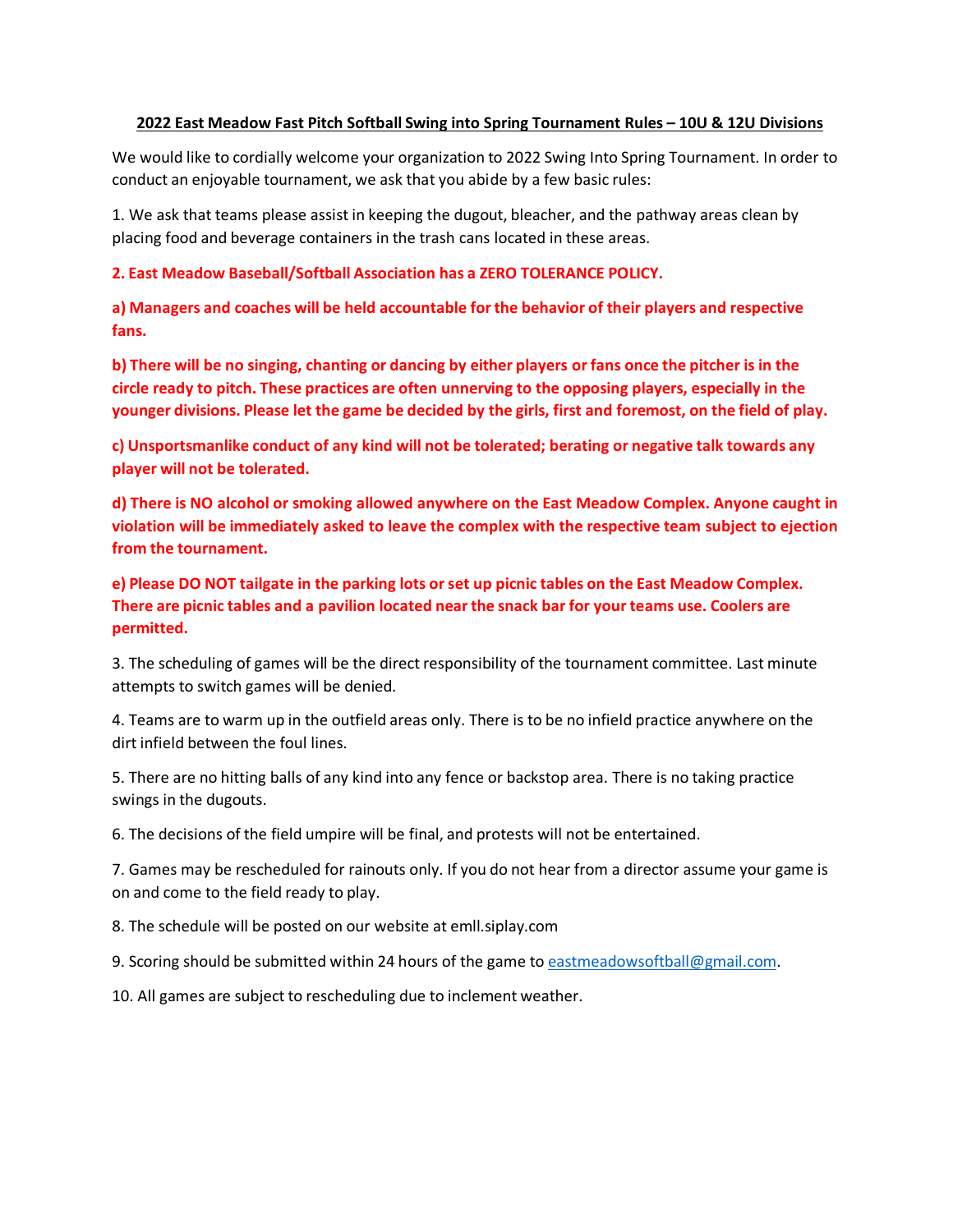11. Standings will be determined using the following criteria:

- a. Winning Percentage
- b. Head to Head Record c. Runs Against
- d. Runs For

e. Coin Toss

## **Swing Into Spring rules of Play**

## **Innings**

**10U and 12U Division:** Each game will consist of a maximum of six innings (time permitting) with each half inning ending after three outs. Games could end in a tie during Pool Play. No extra innings except playoff games

## **Field of Play**

As the fields are fully enclosed by fencing, all balls are in play unless a ball is thrown outside the fenced in areas. Gates to the dugouts must be closed prior to any pitch being thrown or ball fed into the pitching machine.

## **Official Game**

**10U and 12U Division:** A game is official after three complete innings. **No new inning may begin after 1 hour 50 minutes and the game will end promptly at 2 hours from the scheduled starting time.** In the event the time limit is reached during an inning, the score will revert to the last complete inning; however, if the home team is leading when time expires, runs scored during the top of the inning will count. Time limits are subject to change for the playoffs. Player agents will notify all teams of any changes.

## **Umpires**

10Uand 12U divisions utilize uniformed umpires. There will be one umpire per game in all divisions. There will be two umpires in the playoffs and Championship game in all divisions. The decision of the umpire is final. Once the umpire makes a call, it may not be reversed. In the event the umpire requires a clarification of a rule, it must come from the director on duty. If a director is managing a game he is not to be asked questions regarding rules he is a manager. Please find a director that is not involved in the game for assistance.

## **Bases**

Bases are 60' apart.

## **Balls**

Each team will supply one brand new softball at the start of each game (not including playoff). These softballs will be given to each team before their first schedule game. 10U division utilizes 11" Dudley softballs. 12U Division utilizes 12' Dudley softballs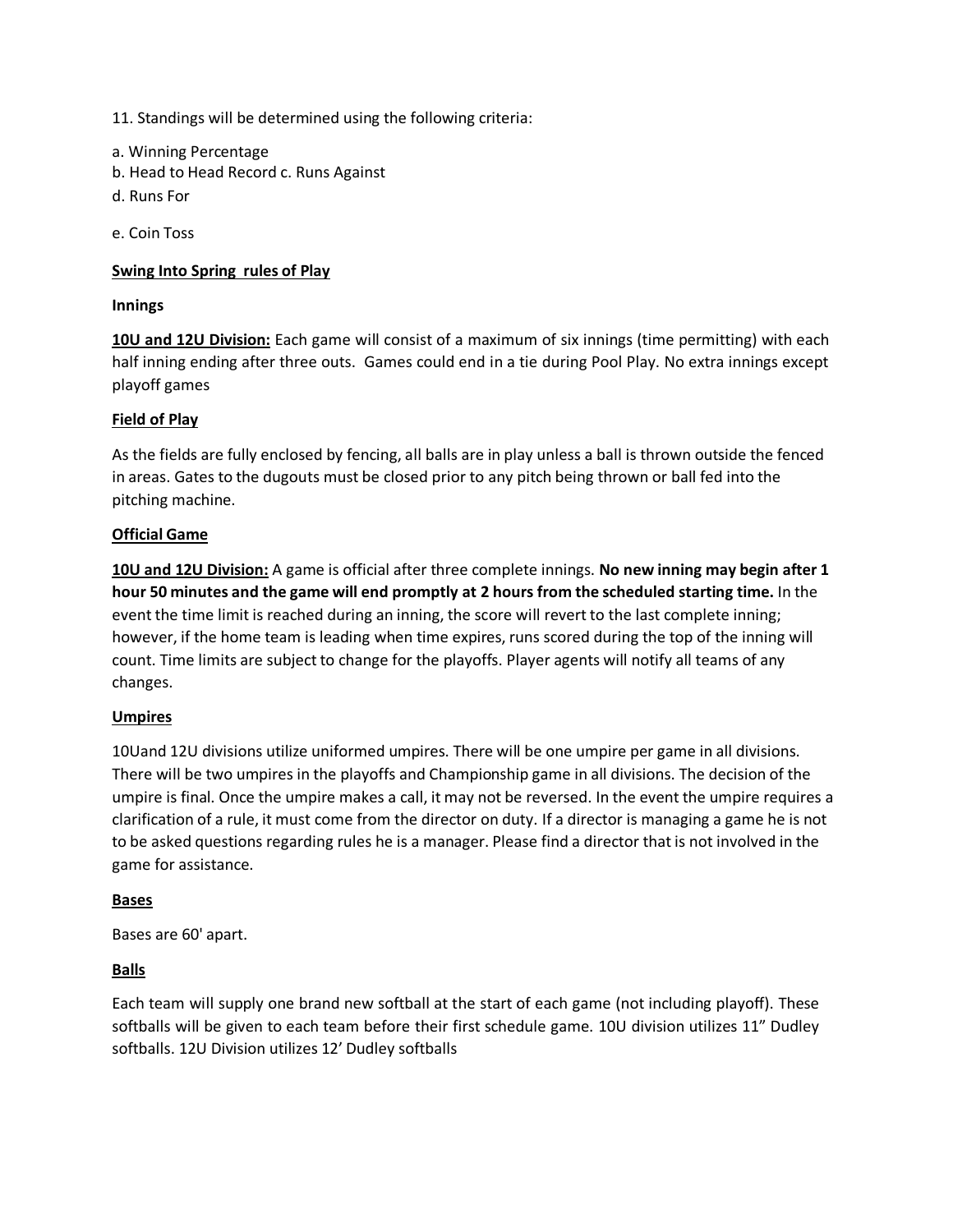# **Uniform**

Players are to be in matching uniforms. If last names are on shirt numbers may be duplicated. If no last name then no duplicate numbers permitted. Check to make sure that no players are wearing watches, rings, pins, jewelry, earrings, or other metallic objects. (exception: jewelry that alerts medical personnel to a specific condition is permissible and it must be taped in place) Remember yes we want to keep this rule enforced but its not a kids fault mom or dad placed the wrong color shirt out at night. It's about the kids

## **Minimum Number of Players**

Eight players constitute a legal lineup. If a team cannot field a legal lineup at the scheduled start time, then that team will forfeit the game. A forfeit will be recorded as a score of 6-0. In the event of a forfeit, the umpires will not remain at the field. In the event of injuries, a game may continue with no less than seven players.

## **Home Team**

Since the tournament may consist of double headers, the home team for the first game being decided by a coin toss prior to the start of the game and the away team in the first game will be the home team in the second game. In the event of a single game, **the home team will be decided by a coin toss.**

## **Pitching**

**10U Division:** The pitcher's mound will be located 35' from home plate. There is no limit in the number of walks per inning. If a Pitcher hits 3 batters in an inning she must come out but may go back in the next inning. If she hits 5 batters per game, she must be removed from pitching the rest of the game. Hit by pitch – is a judgment call by the Umpire as to whether or not the batter attempted to get out of the way of the pitch. A pitcher must not take a step back at any point in her delivery of the ball to the catcher. If a pitcher does step back before delivery of the ball to the catcher, it shall be deemed an illegal pitch and counted as a ball. A pitcher may step back at any other time she is not delivering a pitch.

**12U Division**: The pitcher's mound will be located 40' from home plate. There is no limit in the number of walks per inning. A pitcher is to be removed after hitting either three batters in one inning or five in one game. A pitcher must not take a step back at any point in her delivery of the ball to the catcher. If a pitcher does step back before delivery of the ball to the catcher, it shall be deemed an illegal pitch and counted as a ball. A pitcher may step back at any other time she is not delivering a pitch.

# **Batting Equipment**

For the safety of the players, all batters and base runners must wear batting helmets with face masks.

# **Batting**

10U Divisions**: A Universal Batting Order is used.** Each player present at the game gets a chance to bat. Because of the length of each half inning as described in "scoring", each player may not bat every inning, but no player will be permitted to bat twice until every player has batted at least once. Batting out of order constitutes an automatic out.

12U Division- You do not have to bat everyone. You may bat as many kids as you like or you can have subs.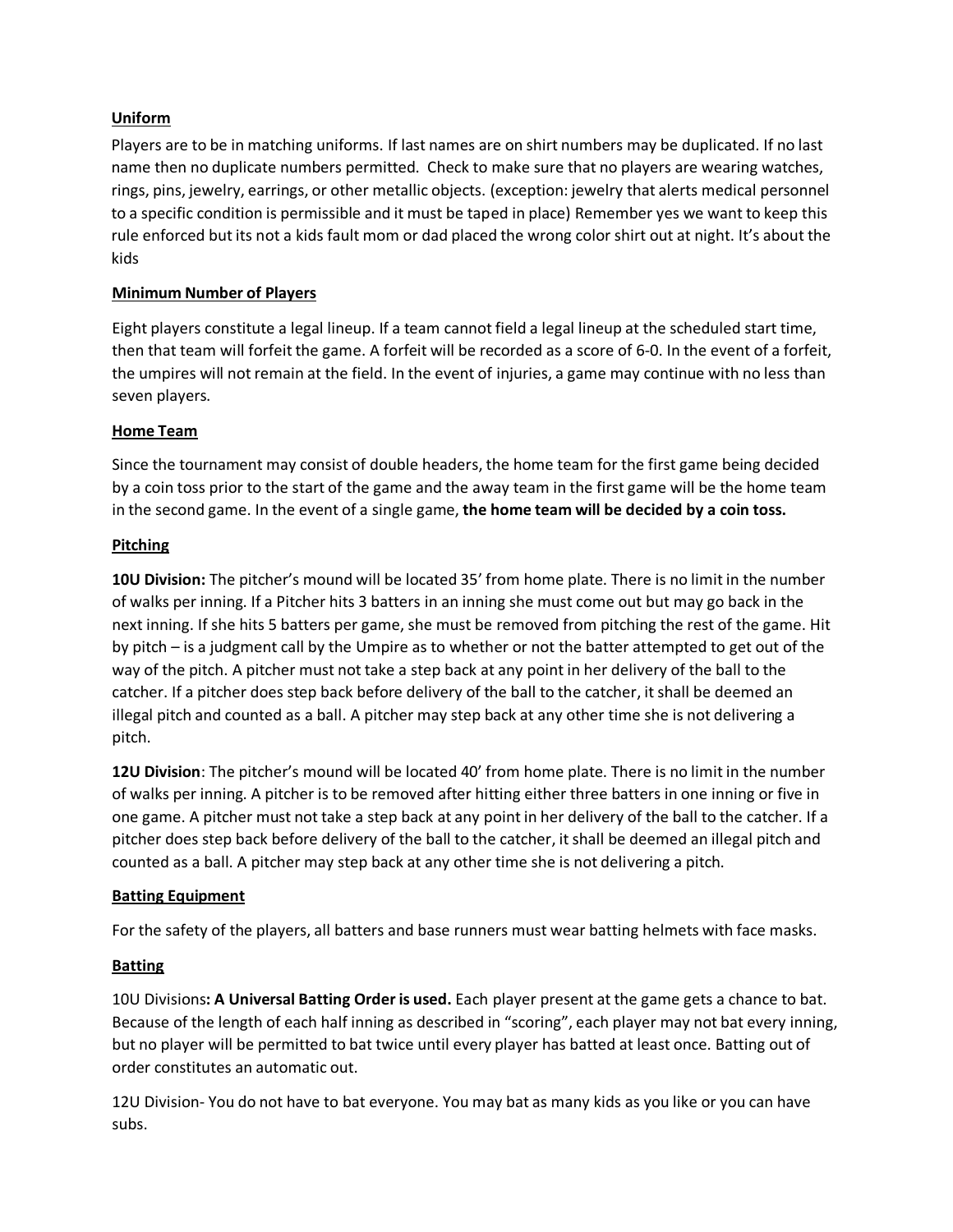## **Throwing of the Bat**

If in the event that a batter throws the bat after offering at pitch, weather contact with the ball or not is made, the umpire shall issue a warning to both teams. A second offense shall result in an automatic out of the offending player. Additionally, if a bat is thrown by the batter at any point in time, that comes into contact with a member of the opposing team on the field of play, the offending player will be called out.

## **Dead Ball**

All Divisions: A ball will be considered to be out of play if the ball is thrown out of the field of play (i.e. into the dugout) by a defensive player. The area on South Field beyond the fence in left field is to be considered out of play.

## **Running Bases / Stealing**

**10U Division:** Base runners may lead / steal upon the ball crossing home plate. A base runner leaving early will be being called out. It is the umpire's discretion to give a warning for the first offense. If a warning is issued, both teams must be afforded the warning. A play at the bases (except first base) requires that the runner to slide at the plate, elect not to slide but must avoid contact, or give herself up and be called out. Again, this is an umpire's judgment call if the play was close enough that a slide was warranted. All fields are equipped with a safety base atfirst base, the sole purpose of this base is to avoid collisions between the base runner and the fielder, the fielder may not block the safety base. A fielder must not block the base path unless a play is developing for that fielder.

NO Infield Fly Rule / NO Dropped Third Strike

**12U Division**- Base runners may leave on release from the pitcher. A play at the bases (except first base) requires that the runner to slide at the plate, elect not to slide but must avoid contact, or give herself up and be called out. Again, this is an umpire's judgment call if the play was close enough that a slide was warranted. All fields are equipped with a safety base at first base, the sole purpose of this base is to avoid collisions between the base runner and the fielder, the fielder may not block the safety base. A fielder must not block the base path unless a play is developing for that fielder.

Both infield fly and dropped third strike are in play at the 12U level.

# **Speed Up Rule**

Coaches are expected to keep the game moving quickly. The pitchers and catchers may be removed from the bases at any time during the inning. The player has to have been the Catcher in the previous ½ inning in order to have a runner take her place. The last playerto make an out or a substitute player on the bench will be the substitute runner. Additionally, at the completion of each game, please clear the dugout area for the next scheduled game. DO NOT take your team to the outfield to talk while another team is waiting to get in the dugout for their game.

# **Scoring**

In order to avoid scoring discrepancies, both managers should compare scores at the completion of each half inning and report the final score to the director on duty.